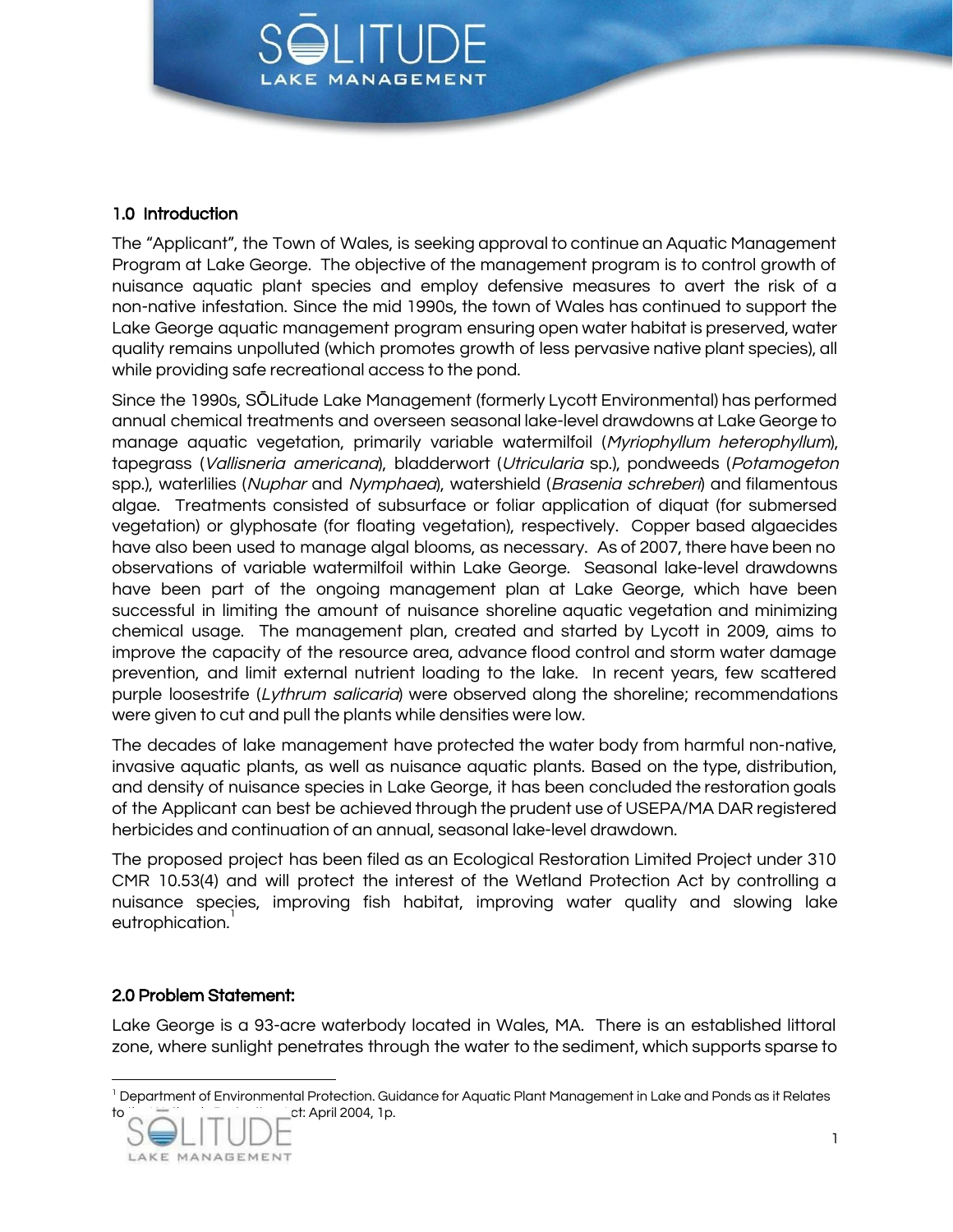moderate density growth of waterlilies, watershield, tapegrass, and bladderwort; pondweed species have been reduced to trace/sparse densities and variable watermilfoil has not been observed since 2007. When unmanaged, dense growth of vegetation can degrade water quality, fish/wildlife habitat, and reduce recreational access to the pond. Based on the goals of the Applicant, a management program using chemical treatment with USEPA/MA DAR approved herbicides and algaecides is proposed to control the nuisance plant and algae species to maintain open water conditions and maintain desirable water quality.

Since the early 1990s, monitoring and management of invasive and nuisance plants has been performed at Lake George. Yearly herbicide treatments have been successfully performed to maintain desirable densities of native plant species and prevent further infestation.

| Lake George                         |                                                                            |
|-------------------------------------|----------------------------------------------------------------------------|
| Surface Area<br>(acres)             | 93                                                                         |
| Est. Mean Depth<br>(feet)           | 6                                                                          |
| Maximum<br>Reported Depth<br>(feet) | 13                                                                         |
| <b>Fstimated</b><br>Volume          | $558$ ac-ft.<br>$(181.8)$ million gal.)                                    |
| Dominant Plant<br>Species           | Waterlilies<br>Watershield<br>Tapegrass<br><b>Bladderwort</b><br>Pondweeds |

# 3.0 Site Description:

Lake George is a 93 acre waterbody with water flowing northward into and through the lake, exiting through Wales Brook under Stafford Road.

Groundwater and surface water runoff from the watershed (~819 ac) are the primary water sources to Lake George. The shoreline of the lake supports moderate residential development and the waterbody is used for swimming, fishing, and passive wildlife viewing.

### 4.0 In-Lake Management Recommendations:

#### 4.1 Program Overview:

Multiple-year approval is requested for the continuation of the successful Aquatic Management Program at Lake George. The goal of the management program is to control growth of floating-leaved species, in addition to other nuisance aquatic plant species, to

<sup>&</sup>lt;sup>2</sup> Estimates based on observed and reported conditions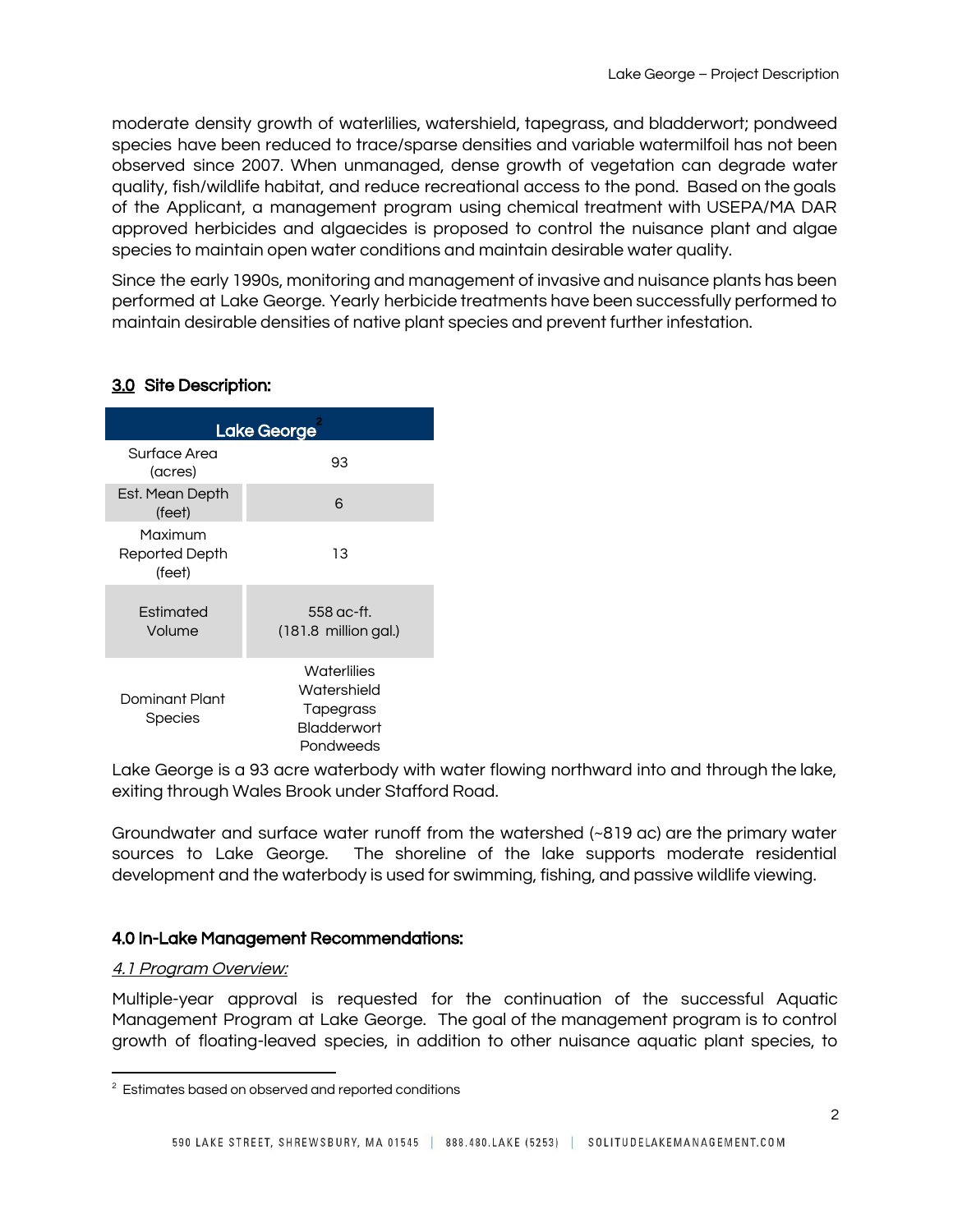improve and maintain open water habitat, promote growth of less prevalent plant species, and provide safe recreational access to the lake with the use of USEPA / MA DAR registered aquatic herbicides and algaecides. Based on the chemistry of the proposed products, along with the chemical dose, timing and method of application, these herbicides can be reasonably selective for the targeted plant species with a negligible risk to non-target organisms when used in accordance with their USEPA approved labels. The management program has been developed to be compatible with the goals of the pond community keeping in mind the regulatory responsibilities of the Wales Conservation Commission and the MA DEP.

Specifically, we are requesting approval for use of Reward (diquat) and AquaPro (glyphosate) herbicides and copper-based algaecides to control growth of nuisance plants and algae. The proposed products specifically affect the target plant species to be controlled and have a negligible effect on the non-target species and wildlife when applied in accordance with the label directions. All chemicals are applied at or below suggested doses according to the product label. In addition, doses are based on plant types and densities, so that a minimum amount of the chemicals are introduced into the lake.

Further, we recommend continuing a seasonal winter lake-level drawdown, as draw-downs have been successful in limiting the amount of nuisance shoreline growth and have minimized chemical usage at Lake George historically.

No significant alteration to wetland resource areas will occur as a result of the proposed lake management program; instead the resource areas will be enhanced by controlling profuse aquatic plant species, and improving water quality.

### 4.2 Proposed Products

## Diquat (Reward**®** - EPA # 100-1091 or equivalent)

Reward (diquat) is an effective herbicide for partial-pond treatments due to its rapid mode of action and short herbicide concentration-exposure-time requirements. Even though diquat is considered to be a contact-herbicide, longer term control may be seen as plants' root crowns will not be allowed to develop.

The USEPA/MA registered herbicide diquat dibromide will be applied to the area at or below the permissible label dose. Reward is a widely used herbicide, applied to greater than 500 lakes and ponds annually, throughout the northeast, to control nuisance submersed aquatic plants. Diquat would be applied to control milfoil, bladderwort, pondweeds, and other nuisance submersed plants at the application rate of 1.0-2.0 gal/acre, if necessary. Temporary water use restrictions for diquat are currently: 1) No drinking or cooking for 3 days. 2) No irrigation of turf for 3 days and of food crops for 5 days, and 3) No livestock watering for 1 day. There are no restrictions on swimming, boating, or fishing, but prudent herbicide/algaecide management, suggest that we close the pond on the day of treatment.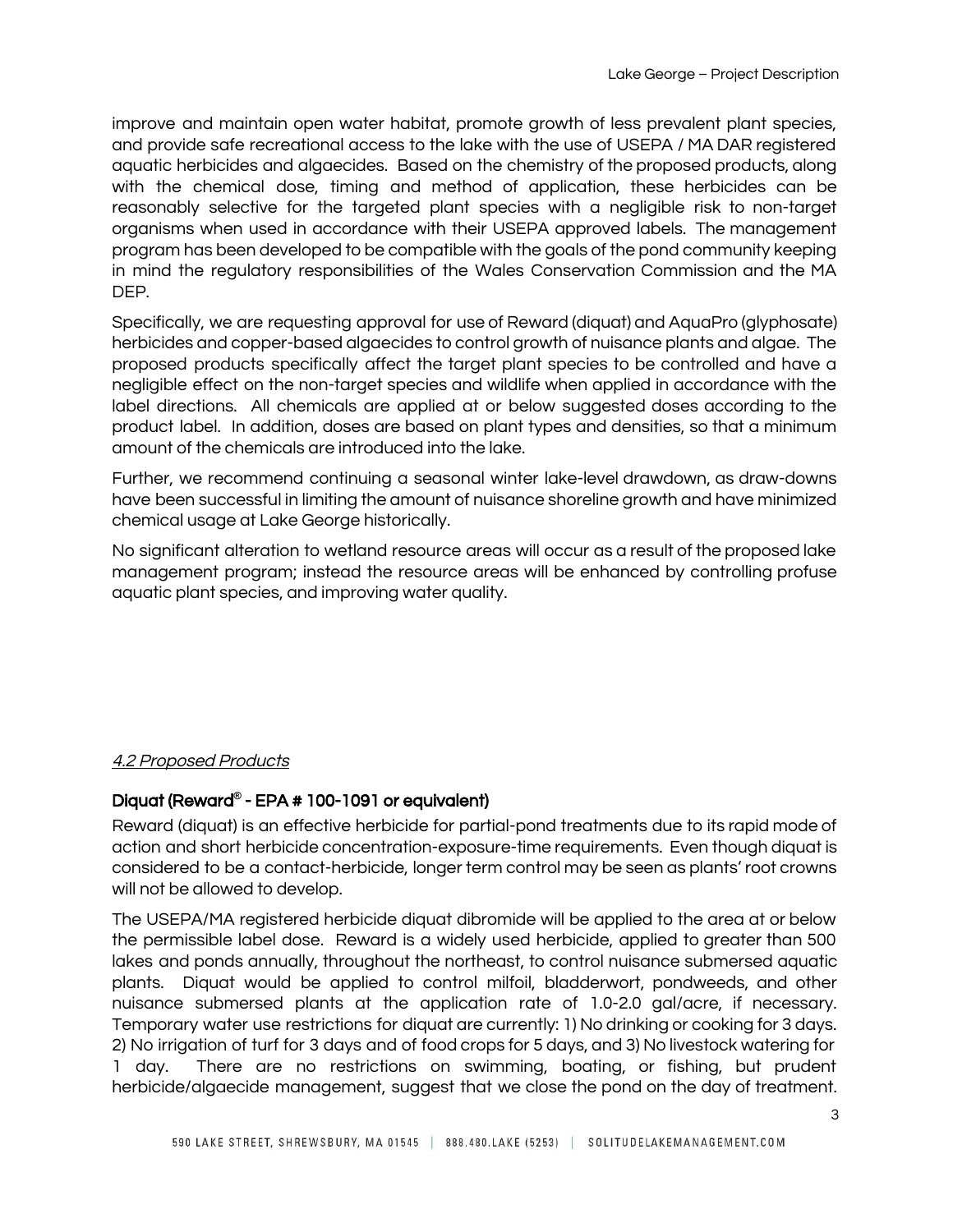The shoreline of the pond will be posted with signs warning of these temporary water use restrictions, prior to treatment.

Diquat is translocated to some extent within the plant. Its rapid action tends to disrupt the leaf cuticle of plants and acts by interfering with photosynthesis. Upon contact with the soil, it is adsorbed immediately and thereby biologically inactivated. Residual levels of diquat in treated water decline rapidly and their reduction is due to the uptake by the targeted vegetation and adsorption to suspended soil particles in the water or on the bottom mud. Photochemical degradation accounts for some loss under conditions of high sunlight and clear waters.

# Impacts Specific to the Wetlands Protection Act using Diquat $^{\rm 3}$

- Protection of public and private water supply Benefit (water quality improvement).
- Protection of groundwater supply Neutral no interaction as diquat is absorbed to soil particles.
- Flood control Neutral (no significant interaction).
- Storm damage prevention Neutral (no significant interaction).
- Prevention of pollution Generally neutral (no significant interaction), but could be a detriment if plant die-off causes low oxygen at the bottom of the lake.
- Protection of land containing shellfish Generally neutral (no significant interaction), but reduced algae might reduce food resources for shellfish, and direst toxicity is possible under unusual circumstances.
- Protection of fisheries Possible benefit (habitat enhancement) and possible detriment (food source alteration, loss of cover).
- Protection of wildlife habitat Possible benefit (habitat enhancement) and possible detriment (food source alteration, loss of cover).

# Glyphosate (AquaPro**®** - EPA # 62719-324-67690, Rodeo – EPA # 62719-324 or equivalent)

Glyphosate is used to control waterlilies, watershield and emergent plants such as purple loosestrife and common reed. It is typically applied in August/September for control of emergent species. Glyphosate would be applied at the recommended Federal/State concentration of 3 quarts/acre. There are no water-use restrictions associated with the use of glyphosate other than use in the vicinity of potable water intakes, but prudent practice calls for restriction of water usage on the day of treatment as an additional safeguard. Further, restricted entry into the treatment area(s) is recommended for 24 hours following the treatment. These restrictions are consistent with good pesticide practice and Massachusetts guidelines for aquatic treatments.

Glyphosate is a systemic herbicide and is foliar active. This means the herbicide is active only on contact with the plant. It has no activity in surrounding soil or water. The chemical is applied to the leaves of the target plant and is translocated down into the rhizomes or roots of the plant. Glyphosate is absorbed by plant foliage and moves throughout plant tissues. Once inside the plant, the active ingredient in glyphosate interrupts the plant's ability to produce a protein it needs to live. The protein that glyphosate targets is found only in plants. It does not

<sup>&</sup>lt;sup>3</sup> Commonwealth of Massachusetts Executive Office of Environmental Affairs. Practical Guide to Lake Management: 2004. 124 p.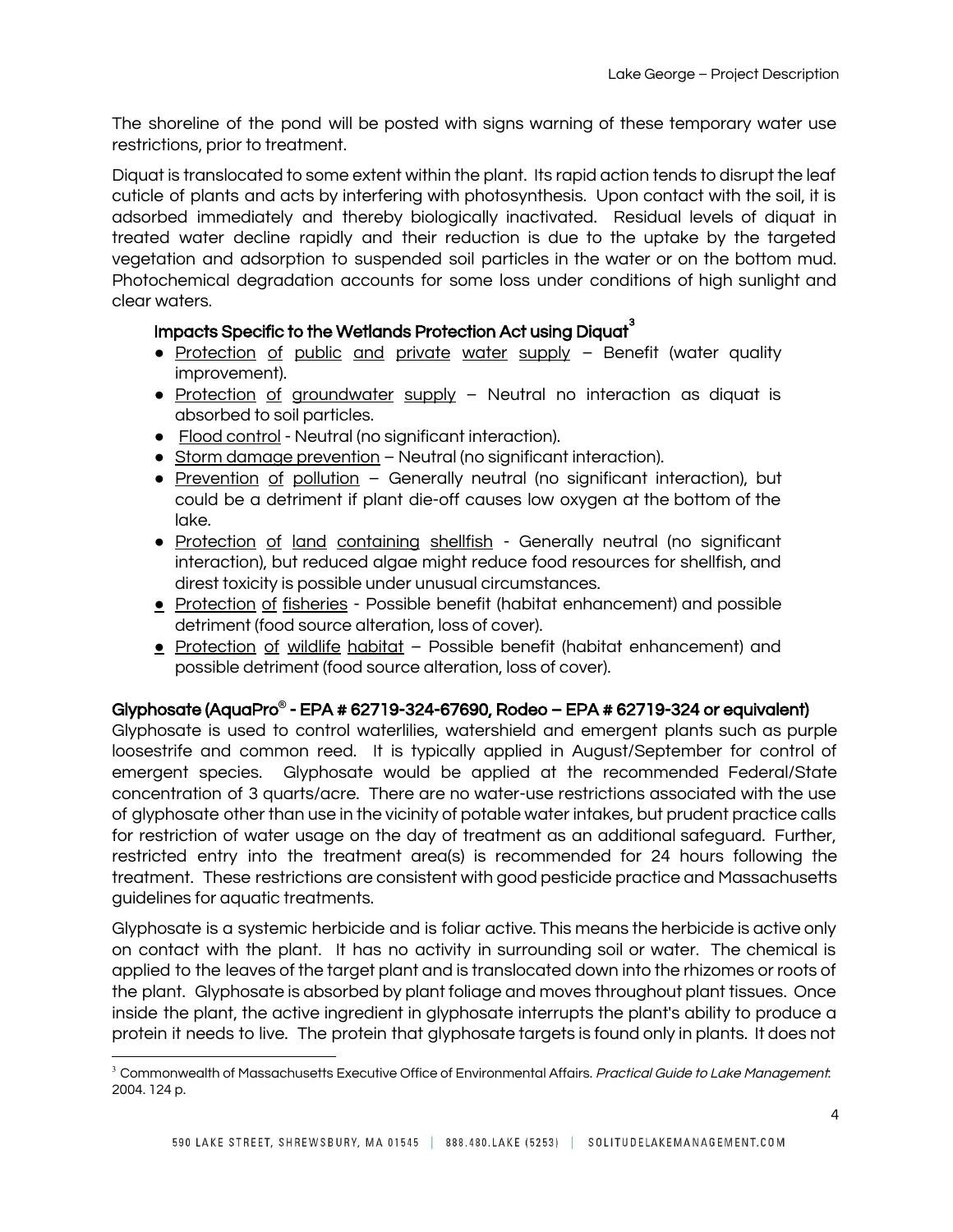exist in humans, wildlife or fish. Glyphosate binds tightly to most types of soil particles and is unavailable for root uptake. There is low potential for leaching or contamination of groundwater with glyphosate herbicide. Microorganisms in the soil and water break down into its natural components.

# Impacts Specific to the Wetlands Protection Act using Glyphosate $^\text{4}$

- Protection of public and private water supply Protection of public and private water supply – Detriment (prohibition within one quarter mile of surface drinking water supplies due to toxicity), but generally neutral where allowed
- Protection of groundwater supply Neutral (no interaction)
- Flood control Neutral (no significant interaction)
- Storm damage prevention Neutral (no significant interaction)
- Prevention of pollution Generally neutral (no significant interaction), but could be a detriment if plant die-off causes low oxygen at the bottom of the lake
- Protection of land containing shellfish Neutral (no significant interaction)
- Protection of fisheries Possible benefit (habitat enhancement) and possible detriment (food source alteration, loss of cover)
- **•** Protection of wildlife habitat Possible benefit (habitat enhancement) and possible detriment (food source alteration, loss of cover)

# Algaecides (Captain – EPA # 67690-9, SeClear – EPA # 67690-55, Green Clean PRO – EPA #70299-15, or equivalent)

Approval for the use of a copper or peroxide based algaecide is requested in the event that nuisance algae conditions develop, warranting treatment.

Copper based algaecides (i.e. CuSO4, Captain, SeClear) are widely used and are applied to lakes and ponds throughout North America to control nuisance filamentous and microscopic algae. There are no water use restrictions associated with copper-based algaecides and SŌLitude treats several direct, potable (drinking) water reservoirs and a number of recreation waterbodies in the Commonwealth with these algaecides, on a yearly basis. The concentrated liquid algaecides are first diluted with pond water and are then sprayed throughout the pond area. The application rate is generally 0.2 ppm or less for algae control. If applied, treatment will not exceed 50% of the pond volume.

Peroxide based algaecides (i.e. Green Clean PRO, Green Clean Liquid) are a recent addition to algae management. Similar to copper algaecides, there are no water use restrictions. The concentrated products are diluted with pond water and then sprayed evenly throughout the treatment area. The application rate is 0.5 – 1.5 gallons per acre-foot for algae control. If applied, treatment will not exceed 50% of the pond volume.

# Impacts Specific to the Wetlands Protection Act using Copper<sup>s</sup> and Peroxide algaecides

- Protection of public and private water supply Benefit (used to control algae)
- Protection of groundwater supply Neutral (no significant interaction)

<sup>&</sup>lt;sup>4</sup> Commonwealth of Massachusetts Executive Office of Environmental Affairs. Practical Guide to Lake Management: 2004. 128 p.

<sup>5</sup> Commonwealth of Massachusetts Executive Office of Environmental Affairs. Practical Guide to Lake Management: 2004. 122 p.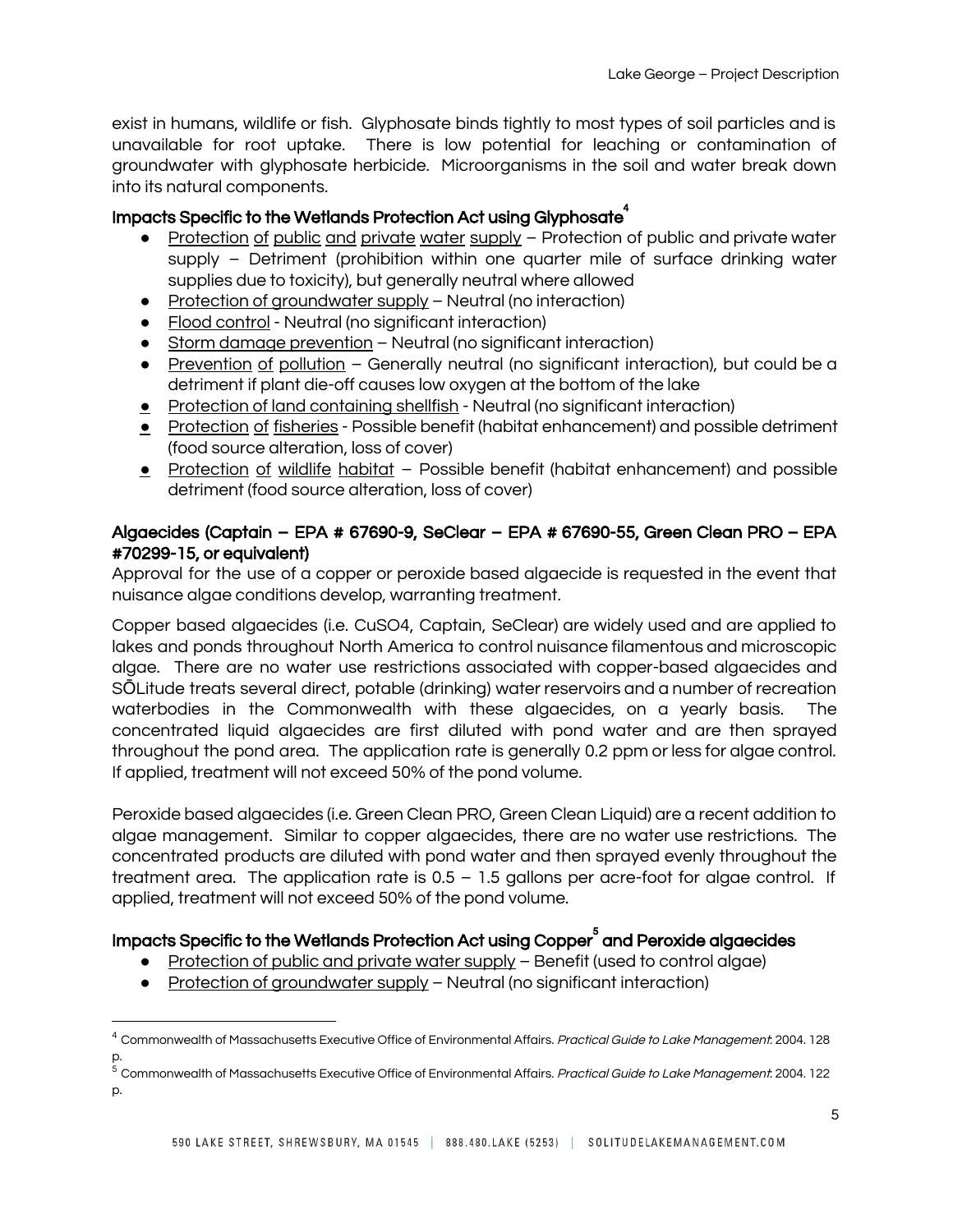- Flood control Neutral (no significant interaction)
- Storm damage prevention Neutral (no significant interaction)
- Prevention of pollution Generally neutral (no significant interaction), but could be a detriment if algae/plant die-off causes low oxygen at the bottom of the lake or causes release of taste and odor compounds or toxins
- **•** Protection of land containing shellfish Generally neutral (no significant interaction), but reduced algae might reduce food resources for shellfish, and direct toxicity is possible under unusual circumstances.
- Protection of fisheries Possible benefit (habitat enhancement) and possible detriment (food source alteration, direct toxicity)
- Protection of wildlife habitat Possible benefit (habitat enhancement) and possible detriment (food source alteration, direct toxicity)

Proper herbicide application allows for targeted plant control without posing an unreasonable adverse risk to non-target species and wildlife. Written approval from the Commission will be sought should alternate products be considered in future years. All products proposed for use will be registered for aquatic use in Massachusetts.

## Chemical Descriptions

Detailed information on all the products proposed in this NOI can be found at the Massachusetts Department of Conservation and Recreation, Lakes and Ponds Program website. There are links under the Publications tab to the "Generic Environmental Impact Report for Eutrophication and Lake Management in Massachusetts" and the "Practical Guide to Lake Management in Massachusetts."

### $\epsilon$

http://www.mass.gov/eea/agencies/dcr/water-res-protection/lakes-and-ponds/lakes-ponds -more-pubs-generic.html >

Additional information on these herbicides can be found at the **Massachusetts Department of** Agricultural Resources website:

[<http://www.mass.gov/agr/pesticides/water/Aquatic/Herbicides.htm>](http://www.mass.gov/agr/pesticides/water/Aquatic/Herbicides.htm)

## 4.3 Monitoring:

Pre-management inspections will be conducted in order to finalize the treatment areas and assess the growth phase of the target plant species. Post-management inspections will be conducted in order to assess the efficacy of the management efforts and any impacts on non-target species so future applications can be properly adjusted to minimize non-target impacts.

## 5.0 Alternatives Analysis:

Alternatives to the proposed Aquatic Plant Management Plan were considered. SŌLitude evaluated all available strategies for control of the nuisance aquatic species in Lake George. Findings and recommendations were based on direct experience and discussions found in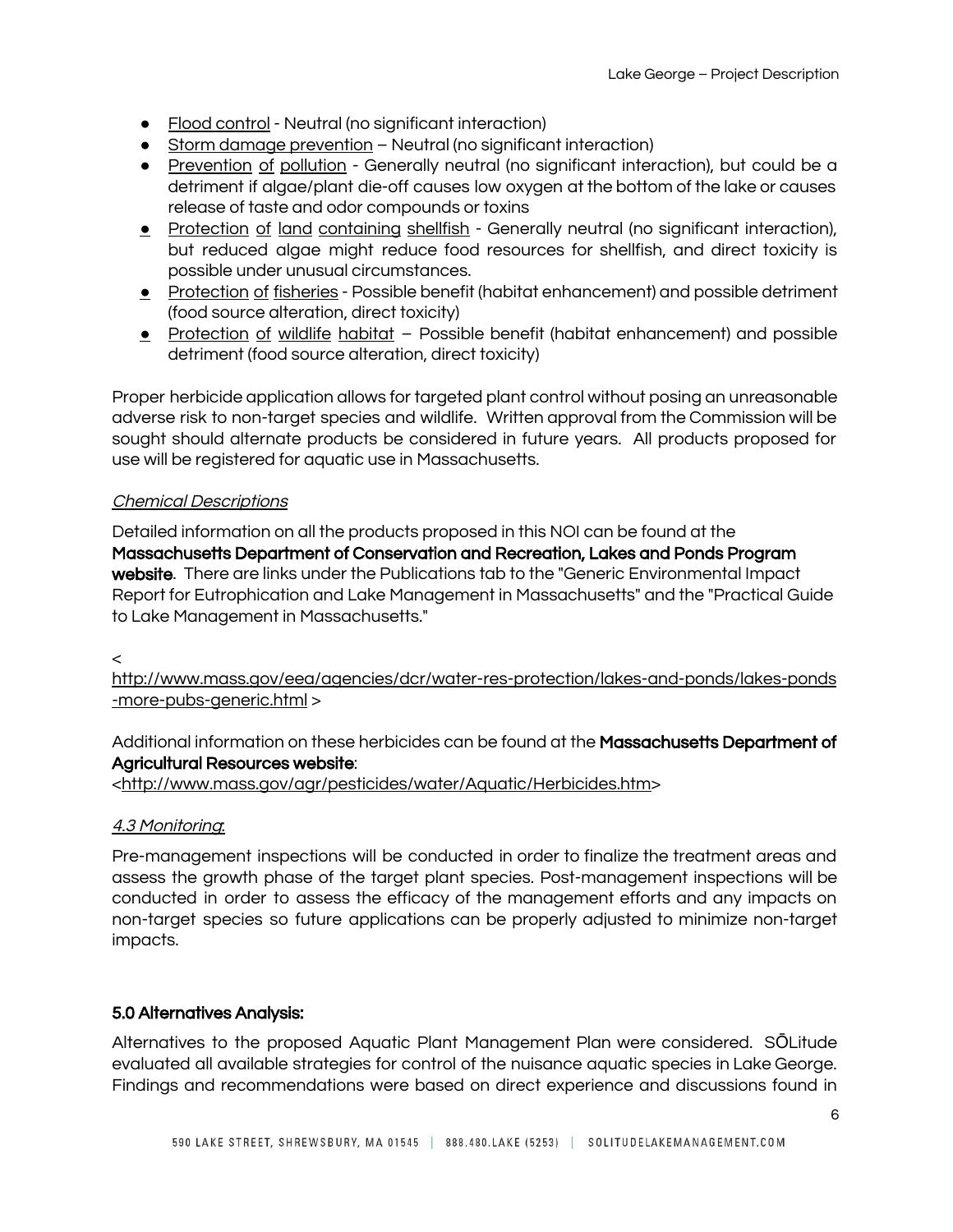the Eutrophication and Aquatic Plant Management in Massachusetts Final Generic Environmental Impact Review (FGEIR, EOEA 2004).

#### Annual Lake-level Draw Down: Recommended

Annual draw downs have been used at Lake George for a number of years. They have been effective at reducing the amount of nuisance vegetation in shoreline areas, thereby reducing the dependence on herbicide use. We recommend that continued, periodic draw downs be conducted as necessary to maintain desirably low vegetation in high-use, shoreline areas of the lake.

#### Bottom Weed Barriers: Not Recommended

Physical controls, such as the use of bottom weed barriers (i.e. Aquatic Weed Net or Palco) can be effective for small dense patches of nuisance vegetation, but are not cost effective or feasible for large areas. Weed barriers are expensive to install and maintain at ~\$1.75/ft<sup>2</sup> (material & installation). Semi-annual maintenance to retrieve, clean and re-deploy the barriers would be expensive and time consuming. Additionally, covering expansive areas of the pond bottom may also have detrimental impacts on invertebrates or other types of wildlife.

#### Hydro-Raking:Recommended

The mechanical Hydro-Rake can best be described as a "floating backhoe" with a York Rake attachment. The barge is paddle wheel driven to facilitate operation in shallow water (<2 feet) and it can effectively work to depths of about 12 feet. It works from the water, thereby avoiding damage to sensitive shoreline habitat and property. This machine "rakes" the upper sediment layer, collecting plants and their root systems. The Hydro-Rake is well suited for the removal of plants large rhizome structures and in that case can provide multiple years of control. Hydro-raking has been used by some homeowners at Lake George to remove excess sediment buildup within their shoreline areas to allow for better recreational use. We recommend continuing this as necessary and desired.

### Harvesting: Not Recommended

Although harvesting of nuisance native plants could be considered at Lake George, the cost and disturbance would be significantly more than the current program, as this process requires a shoreline offload and disposal area. As a result, we are not recommended harvesting at Lake George at this time.

#### Biological: Not Recommended

There are no proven biological controls available or approved by the State for the control of the invasive aquatic plant species present at Lake George.

#### Sediment Excavation/Dredging: Not Recommended

Dredging nutrient rich bottom sediment is sometimes used as a strategy to control excessive weed growth. Conventional (dry) or hydraulic dredging would require the expenditure of hundreds of thousands of dollars in design and permitting fees alone. Dredging may also have severe impacts to aquatic organisms (i.e. fish and macroinvertebrates) in the ponds with no guarantees of elimination of invasive vegetation.

Do Nothing: Not Recommended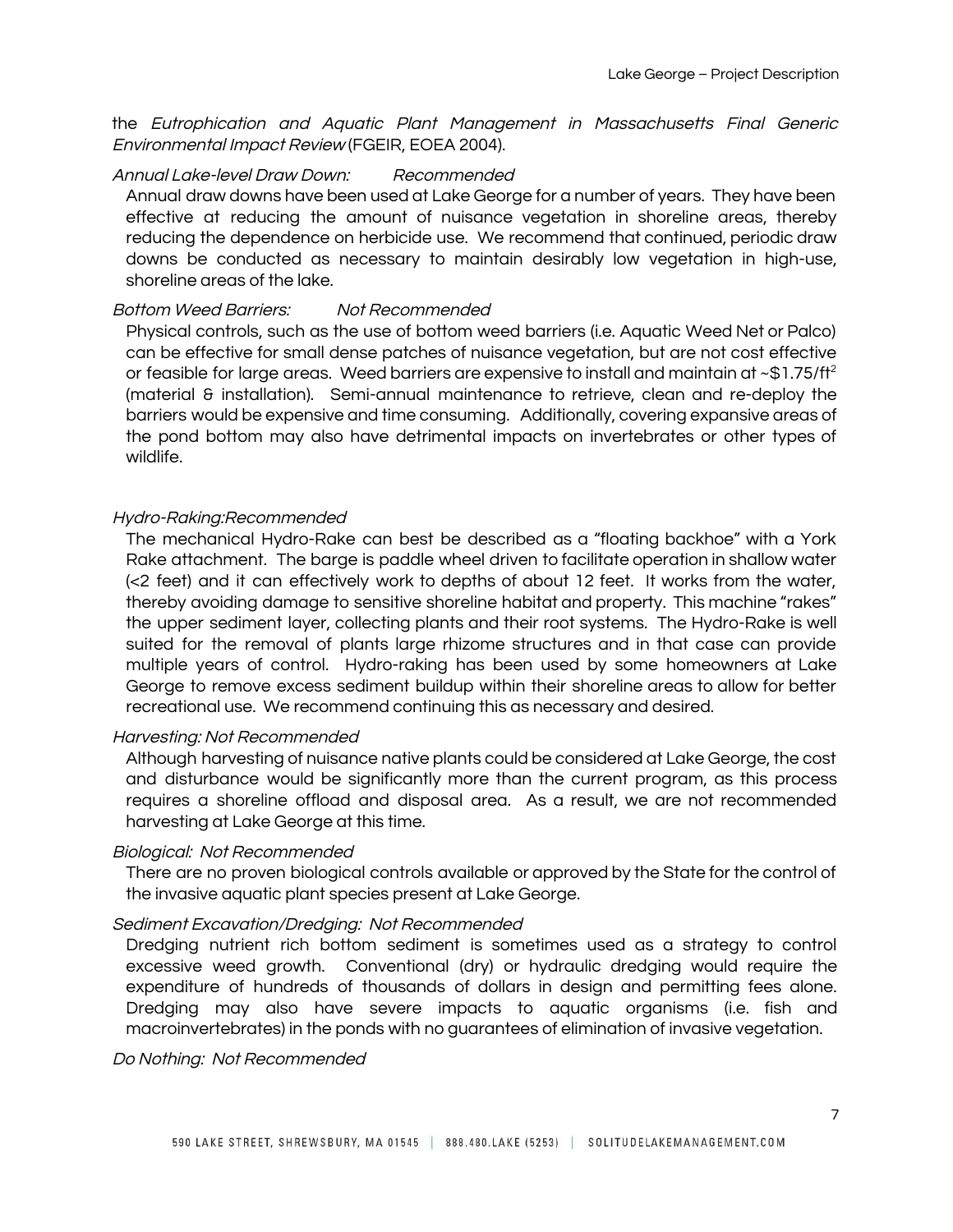If the invasive and nuisance plant growth is allowed to continue unabated, eutrophication and filling-in at the pond will continue to occur at an accelerated rate due to the annual decomposition of excessive plant material. Anoxic conditions would degrade water quality and potentially impact fish and other aquatic organisms. Stagnant conditions will also increase water temperatures promoting both algae and bacterial growth as well as providing extensive mosquito breeding habitat. The pond's recreational and aesthetic value would be significantly degraded.

### 6.0 Compliance

#### Massachusetts Wetlands Protection Act:

The objective of this project is to control nuisance aquatic species through use of USEPA / MA DAR registered aquatic herbicides.

Controlling densities of native species will typically not adversely affect wildlife habitat and will not negatively impact other interests of the Massachusetts Wetlands Protection Act. No significant alteration to wetland resources areas will occur as a result of the proposed management program; instead the resource areas will be enhanced by controlling the nuisance plant growth. The proposed management activities are consistent with the guidelines in the following documents:

- Final Generic Environmental Impact Report: Eutrophication and Aquatic Plant Management in Massachusetts (June 2004)
- Guidance for Aquatic Plant Management in Lakes and Ponds: As it Relates to the Wetlands Protection Act (April 2004 – DEP Policy/SOP/Guideline # BRP/DWM/WW/G04-1)
- The Practical Guide to Lake Management in Massachusetts (2004)

### DEP License to Apply Chemicals:

All chemical applications will be performed by Certified Applicators. The USEPA/MA registered aquatic herbicides will be applied at recommended label rates, in accordance with the "Order of Conditions" and DEP "License to Apply Chemicals" permits (BRP WM04). Prior to treatment the shoreline will be posted with signs, warning of all temporary water use restrictions. A site specific "License to Apply Chemicals" for the proposed treatment will be filed with Massachusetts DEP, Office of Watershed Management.

#### Massachusetts Environmental Policy Act:

The strategies proposed in this NOI are options approved under the Massachusetts Environmental Protection Act (MEPA) process that was approved in 2004 with the issuance of the FGEIR and the Practical Guide to Lake and Pond Management in Massachusetts. These approaches do not require individual MEPA review.

### Massachusetts Endangered Species Act:

According to the most recent Natural Heritage maps provided by MA GIS (Attachment C - Figure 4), Lake George is not located within an area designated as Priority Habitats of Rare Species as determined by the Massachusetts Natural Heritage & Endangered Species Program (NHESP). A formal review by NHESP is not required.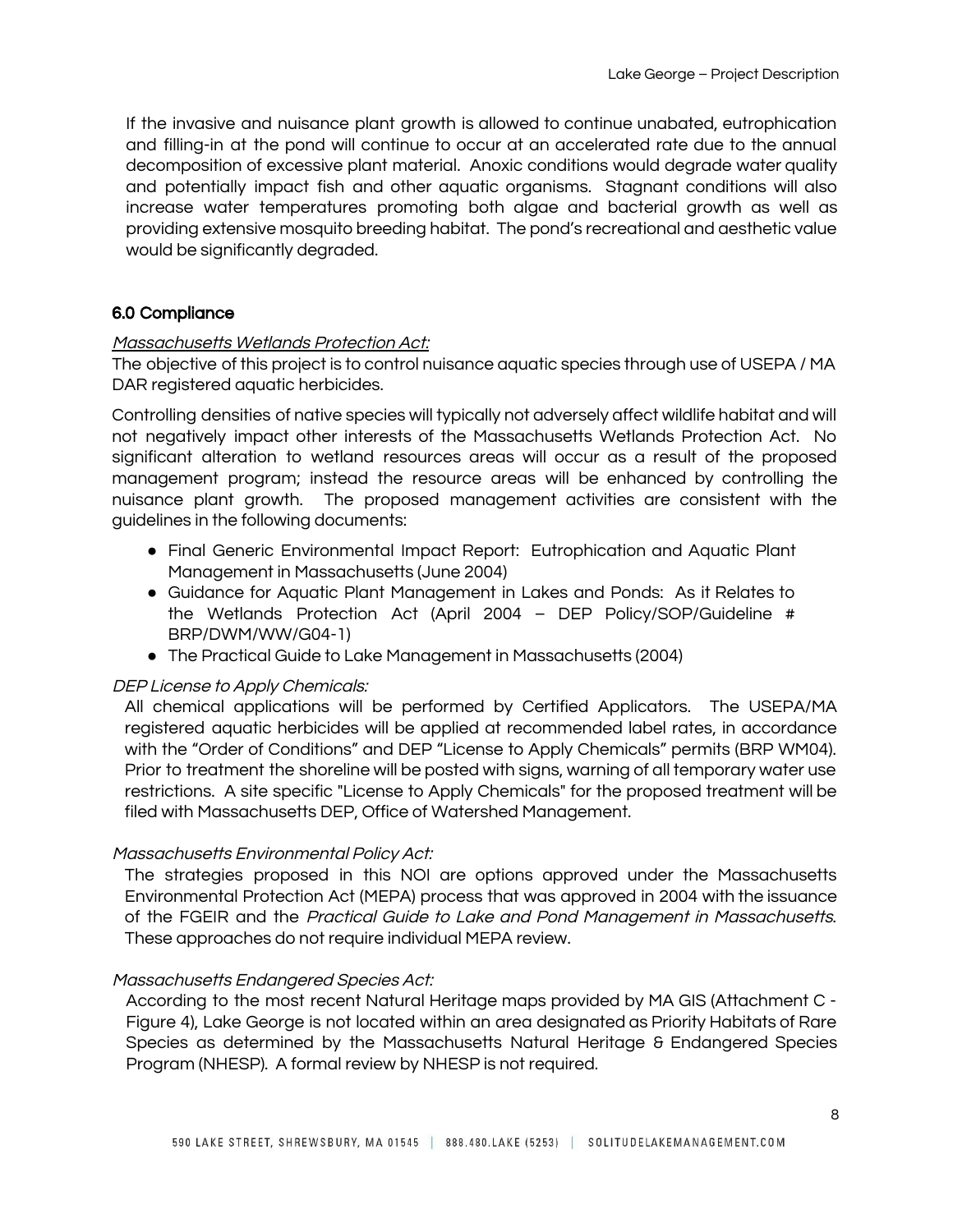## 7.0 Impacts of the Proposed Management Plan Specific to the Wetlands Protection Act:

Protection of public and private water supply - Lake George is not used directly as a drinking water supply. Aquatic herbicide treatment at the ponds will not have any adverse impacts on the public or private water supply, when used in accordance with the project label and conditions of the MA DEP License to Apply Chemicals.

Protection of groundwater supply – According to available studies, there is no reason to believe that the groundwater supply will be adversely impacted by the application of the chemicals at the proposed rates to Winter Pond, when used in accordance with the project label. Contamination of groundwater by aquatic herbicides is limited by their low rate of application, rapid rate of degradation, and uptake by target plants. Solitude's State licensed applicators take all necessary precautions when mixing and disposing of all chemical containers.

Flood control and storm damage prevention – No construction, dredging or alterations of the existing floodplain and storm damage prevention characteristics of the pond are proposed. However, in some instances, abundant and excessive aquatic plant growth can contribute to high water and flooding. Most commonly this occurs in the vicinity of waterbody outlets or water conveyance channels and structures. The unmanaged, annual growth and decomposition of abundant plant growth is also known to increase sediment deposition at an accelerated rate. Therefore, the application of aquatic herbicides may increase the capacity of the resource area over the long-term to provide flood protection.

Prevention of pollution - No degradation of water quality or increased pollution is expected by the application of the herbicides. The proposed herbicides are relatively slow acting in controlling the nuisance vegetation. This results in a slow release of nutrients from the decaying plants, reducing the potential for increases in nutrients that can cause algae blooms. Removal of the excessive growth of aquatic vegetation will contribute to improved water circulation and a reduction in the potential for anoxic conditions. The post-treatment decrease in plant biomass will help to decrease the rate of eutrophication currently caused by the decomposing of excessive plant material.

Protection of fisheries and shellfisheries - Contiguous, dense beds of aquatic vegetation provide poor habitat for most species of fish. Dense plant cover frequently results in significant diurnal fluctuations in dissolved oxygen as well as oxygen depletion during certain times of the year. While temporary effects on some desirable submersed and floating-leafed species may occur following the application of an aquatic herbicide, non-target plants typically rebound quickly. Shoreline emergent plants will not be impacted following the use of aquatic herbicides.

Protection of wildlife and wildlife habitat – In general, excessive and abundant plant growth provides poor wildlife habitat for fish and other wildlife. The proposed management plan is expected to help prevent further degradation of the waterbody through excessive weed